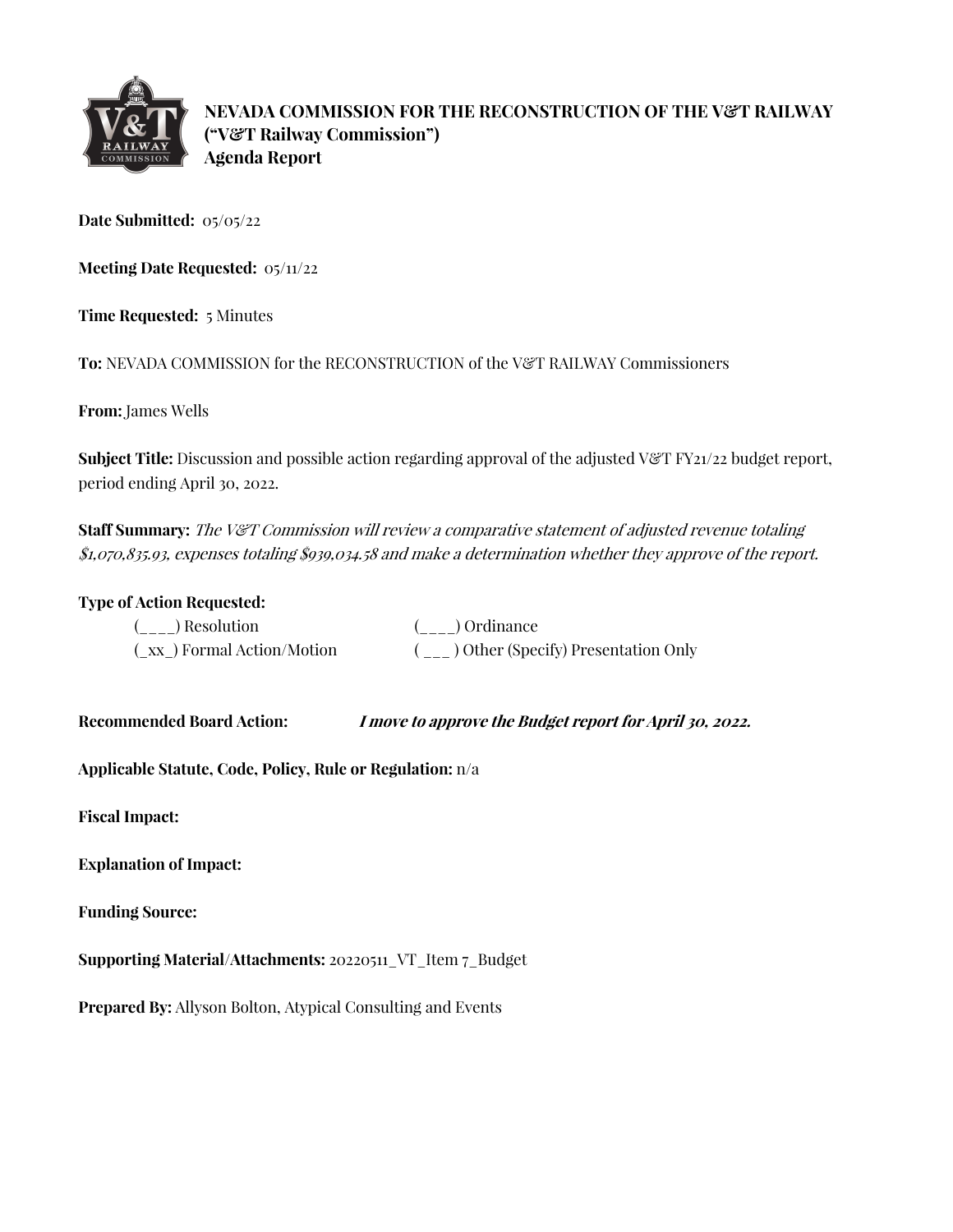## NEVADA COMMISSION FOR THE RECONSTRUCTION OF THE V&T RAILWAY BUDGET TO ACTUAL REPORT FISCAL YEAR: 2022

| PERIOD:        | 4                              | Percent Year Exhausted: |              | 83.33%                   |              |               |          |
|----------------|--------------------------------|-------------------------|--------------|--------------------------|--------------|---------------|----------|
|                |                                |                         |              |                          |              | Variance      |          |
| <b>REVENUE</b> |                                | Original                | Current      | Period                   | Year-to-Date | Favorable/    | Percent  |
| Code           | Description                    | Budget                  | Budget       | Activity                 | Activity     | (Unfavorable) | Received |
| 221-33220-000  | LICENSE PLATE                  | 21,600.00               | 21,600.00    | 1,961.65                 | 20,699.58    | (900.42)      | 95.83%   |
| 221-33400-000  | <b>FEDERAL GRANTS</b>          | 6,000.00                | 6,000.00     |                          | 750.00       | (5,250.00)    | 12.50%   |
| 221-33512-000  | <b>TOURISM TAX</b>             | 250,000.00              | 250,000.00   |                          | ٠            | (250,000.00)  | 0.00%    |
| 221-34700-000  | <b>CAP TICKET SALES</b>        | 126,600.00              | 126,600.00   |                          | 81,866.68    | (44, 733.32)  | 64.67%   |
| 221-34700-232  | CAP TICKET SALES-POLAR         | 376,000.00              | 376,000.00   | $\overline{\phantom{a}}$ | 451,358.32   | 75,358.32     | 120.04%  |
| 221-34700-235  | CAP TICKET SALES-RAILBIKES     | 125,000.00              | 125,000.00   |                          | 39,080.88    | (85, 919.12)  | 31.26%   |
| 221-34710-232  | <b>HISTORICAL FEE-POLAR</b>    |                         |              |                          | 97,540.00    | 97,540.00     | 100.00%  |
| 221-34720-232  | PARKING FEE-POLAR              |                         |              | $\overline{\phantom{a}}$ | 37,117.00    | 37,117.00     | 100.00%  |
| 221-36203-000  | <b>RENTS</b>                   | 15,000.00               | 15,000.00    |                          | 6,000.00     | (9,000.00)    | 40.00%   |
| 221-36304-232  | <b>PHOTOS</b>                  | 10,000.00               | 10,000.00    |                          | 6,879.17     | (3, 120.83)   | 68.79%   |
| 221-36400-000  | <b>CONTRIB/DONATIONS PRVTE</b> | 100.00                  | 100.00       |                          |              | (100.00)      | 0.00%    |
| 221-36500-000  | MISC - OTHER                   |                         |              | $\overline{\phantom{m}}$ | 65,000.00    | 65,000.00     | 100.00%  |
| 221-36540-000  | <b>EQUIPMENT SALES</b>         | 64,000.00               | 64,000.00    |                          | 221,499.44   | 157,499.44    | 346.09%  |
| 221-36700-232  | SALE OF GOODS-POLAR            | 50,000.00               | 50,000.00    |                          | 43,044.86    | (6,955.14)    | 86.09%   |
|                | <b>REVENUE TOTAL</b>           | 1,044,300.00            | 1,044,300.00 | 1,961.65                 | 1,070,835.93 | 26,535.93     | 102.54%  |

|                   |                                  |                          |               |                |                          | Variance       |          |
|-------------------|----------------------------------|--------------------------|---------------|----------------|--------------------------|----------------|----------|
| <b>EXPENSE</b>    |                                  | Original                 | Current       | Period         | Year-to-Date             | Favorable/     | Percent  |
| Code              | Description                      | <b>Budget</b>            | <b>Budget</b> | Activity       | Activity                 | (Unfavorable)  | Spent    |
| 221-221-51021-000 | <b>CASUAL LABOR</b>              |                          |               | 300.00         | 300.00                   | (300.00)       | 100.00%  |
| 221-221-51021-232 | CASUAL LABOR-POLAR               |                          |               |                | 59,111.74                | (59, 111.74)   | 100.00%  |
| 221-221-53010-000 | Postage                          | 25.00                    | 25.00         | L.             | 6.19                     | 18.81          | 24.76%   |
| 221-221-53010-232 | POSTAGE - POLAR                  | $\overline{a}$           |               |                | $\overline{\phantom{a}}$ | ÷,             | 0.00%    |
| 221-221-53011-000 | <b>OFFICE SUPPLIES</b>           | 1,800.00                 | 1,800.00      |                | 2,525.26                 | (725.26)       | 140.29%  |
| 221-221-53012-000 | <b>TELEPHONE</b>                 | 2,200.00                 | 2,200.00      | 126.70         | 1,431.49                 | 768.51         | 65.07%   |
| 221-221-53013-000 | <b>TRAVEL</b>                    | 1,000.00                 | 1,000.00      | ÷              |                          | 1,000.00       | 0.00%    |
| 221-221-53013-232 | TRAVEL-POLAR                     | 2,500.00                 | 2,500.00      | ÷,             |                          | 2,500.00       | 0.00%    |
| 221-221-53014-000 | <b>DUES &amp; SUBSCRIPTIONS</b>  | 18,900.00                | 18,900.00     | 150.00         | 1,069.17                 | 17,830.83      | 5.66%    |
| 221-221-53016-000 | <b>TRAIN SERVICE</b>             |                          |               |                | 92,600.00                | (92,600.00)    | 100.00%  |
| 221-221-53016-232 | TRAIN SERVICE-POLAR              | $\overline{\phantom{a}}$ | $\sim$        | L.             | 123,500.00               | (123,500.00)   | 100.00%  |
| 221-221-53022-000 | <b>UTILITIES</b>                 | 13,925.00                | 13,925.00     | 625.51         | 23,080.80                | (9, 155.80)    | 165.75%  |
| 221-221-53022-232 | UTILITIES-POLAR                  |                          |               | L.             | 603.25                   | (603.25)       | 100.00%  |
| 221-221-53024-000 | <b>OPERATING SUPPLIES</b>        |                          |               |                |                          |                | 0.00%    |
| 221-221-53024-232 | OPERATING SUPPLIES-PEX           |                          |               |                | 42,023.05                | (42,023.05)    | 100.00%  |
| 221-221-53026-233 | REPAIRS-ENGINE #18               | 15,000.00                | 15,000.00     | ÷,             | 9,708.33                 | 5,291.67       | 64.72%   |
| 221-221-53031-000 | <b>BANK CHARGES</b>              |                          |               |                | 63.88                    |                | 100.00%  |
|                   |                                  |                          |               | (5.13)         |                          | (63.88)        |          |
| 221-221-53032-000 | <b>BANK CREDIT CARD FEES</b>     |                          |               |                | 6,687.71                 | (6,687.71)     | 100.00%  |
| 221-221-53032-232 | <b>BANK CREDIT CARD FEES-PEX</b> |                          |               | ÷              | 7,424.77                 | (7, 424.77)    | 100.00%  |
| 221-221-53051-232 | <b>SECURITY-PEX</b>              |                          |               |                | 2,375.00                 | (2,375.00)     | 100.00%  |
| 221-221-53055-000 | <b>TRACK MAINT</b>               | 100,000.00               | 100,000.00    | 5,600.00       | 82,807.40                | 17,192.60      | 82.81%   |
| 221-221-53057-000 | <b>BLDG MAINT</b>                | 2,500.00                 | 2,500.00      | 853.92         | 853.92                   | 1,646.08       | 34.16%   |
| 221-221-53060-000 | SPECIAL EVENT EXPENSES           | 16,500.00                | 16,500.00     |                | 1,595.43                 | 14,904.57      | 9.67%    |
| 221-221-53060-232 | SPECIAL EVENT EXPENSES - POLAR   | 8,000.00                 | 8,000.00      |                | 81,580.11                | (73,580.11)    | 1019.75% |
| 221-221-53060-235 | SPECIAL EVENTS-RAILBIKES         |                          |               |                | ÷.                       |                | 0.00%    |
| 221-221-53061-232 | MECHANDISE EXPENSE- POLAR        | 30,000.00                | 30,000.00     |                | 20,345.51                | 9,654.49       | 67.82%   |
| 221-221-53061-235 | <b>MERCHANDISE - RAILBIKES</b>   |                          |               |                |                          |                | 0.00%    |
| 221-221-53065-000 | <b>EVENT ENTERTAINMENT</b>       | 500.00                   | 500.00        |                | ÷.                       | 500.00         | 0.00%    |
| 221-221-53067-000 | <b>STAFF MEALS</b>               |                          |               |                | 143.84                   | (143.84)       | 100.00%  |
| 221-221-53070-000 | PROFESSIONAL SERVICES            | 282,900.00               | 282,900.00    | 8,761.25       | 133,887.39               | 149,012.61     | 47.33%   |
| 221-221-53070-232 | PROFESSIONAL SERVICES-POLAR      | 124,000.00               | 124,000.00    | 182.75         | 90,775.50                | 33,224.50      | 73.21%   |
| 221-221-53070-235 | PROFESSIONAL SERVICES-RAILBIKES  |                          |               | $\overline{a}$ |                          |                | 0.00%    |
| 221-221-53072-000 | <b>FURNITURE &amp; FIXTURES</b>  | 600.00                   | 600.00        | 276.87         | 1,351.90                 | (751.90)       | 225.32%  |
| 221-221-53076-000 | <b>CHARGE FOR SERVICES</b>       |                          |               |                |                          |                | 0.00%    |
| 221-221-53090-000 | AUDIT/BUDGET                     | 19,000.00                | 19,000.00     | L.             | 15,250.00                | 3,750.00       | 80.26%   |
| 221-221-53305-232 | <b>ROYALTIES</b>                 | 116,500.00               | 116,500.00    | ÷,             | 120,478.11               | (3,978.11)     | 103.41%  |
| 221-221-53601-000 | ADVERTISING/PROMOTION            | 40,000.00                | 40,000.00     | 4,690.18       | 6,149.63                 | 33,850.37      | 15.37%   |
| 221-221-53601-232 | ADVERTISING/PROMOTION-POLAR      | 75,000.00                | 75,000.00     |                | 40.00                    | 74,960.00      | 0.05%    |
| 221-221-53602-000 | TRADITIONAL ADVERTISING          |                          |               |                | ÷,                       |                | 0.00%    |
| 221-221-53609-000 | SOCIAL MEDIA/INTERNET            |                          |               |                | L.                       |                | 0.00%    |
| 221-221-53609-232 | SOCIAL MEDIA ADVERTISING-POLAR   |                          |               |                |                          |                | 0.00%    |
| 221-221-56500-000 | MISCELLANEOUS                    |                          |               | 1.32           | 202.77                   | (202.77)       | 100.00%  |
| 221-221-56500-232 | MISCELLANEOUS POLAR              |                          |               |                |                          | $\overline{a}$ | 0.00%    |
| 221-221-56504-000 | <b>MEETING EXPENSE</b>           | 250.00                   | 250.00        |                | 466.79                   | (216.79)       | 186.72%  |
| 221-221-56510-000 | <b>SHIPPING</b>                  |                          |               |                | 12.21                    | (12.21)        | 100.00%  |
| 221-221-56600-000 | <b>INSURANCE PREMIUM</b>         | 12,000.00                | 12,000.00     |                | 10,583.43                | 1,416.57       | 88.20%   |
| 221-221-64010-000 | <b>CAPITAL OUTLAY</b>            | 50,000.00                | 50,000.00     |                |                          | 50,000.00      | 0.00%    |
|                   | <b>EXPENSE TOTAL</b>             | 933,100.00               | 933,100.00    | 21,563.37      | 939,034.58               | (5,934.58)     | $-0.64%$ |
|                   |                                  |                          |               |                |                          |                |          |
|                   | REPORT SURPLUS/(DEFICIT)         | 111,200.00               | 111,200.00    | (19,601.72)    | 131,801.35               | 20,601.35      | 118.53%  |